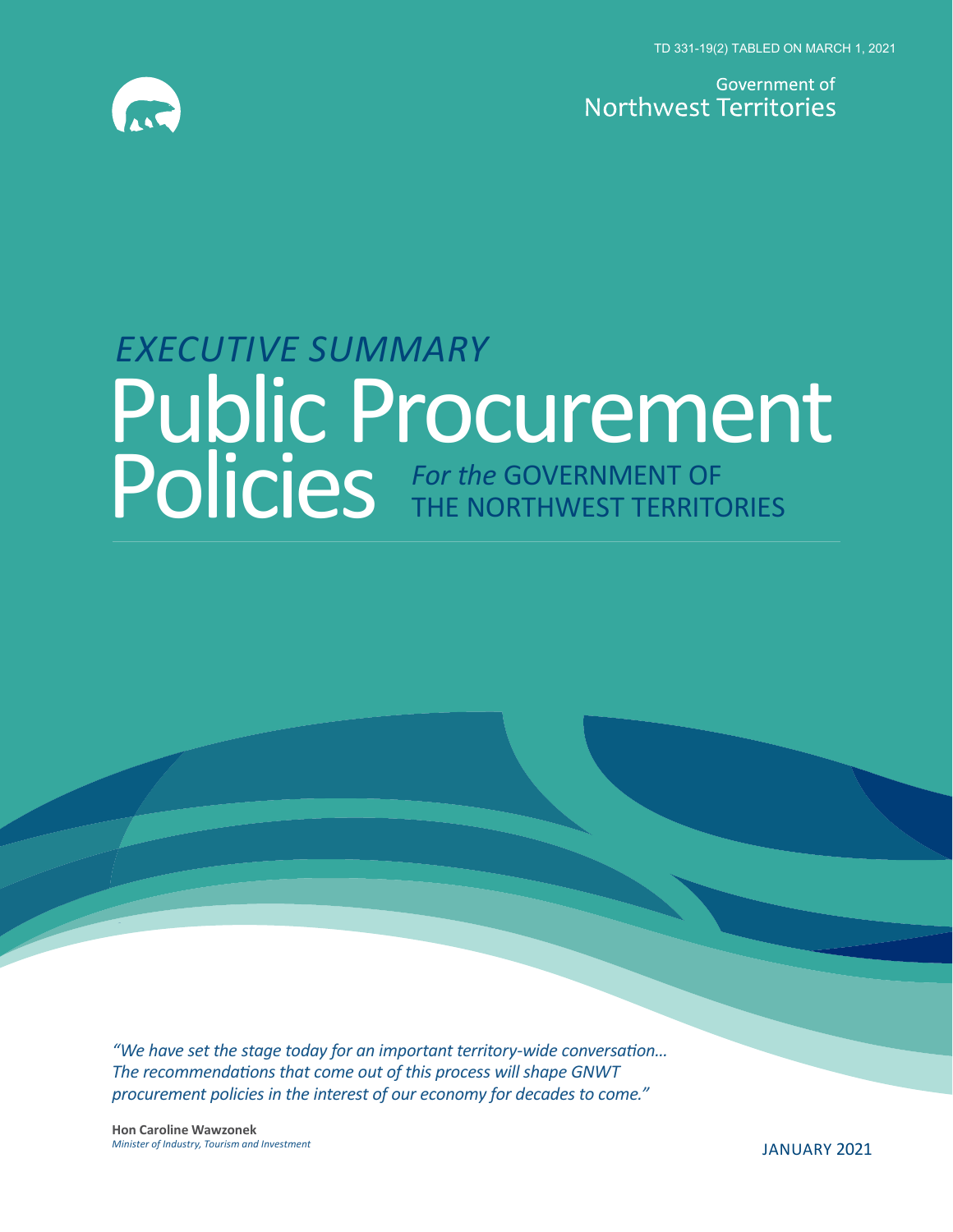## Executive Summary

Changing economic and social factors over the past decade have prompted the Government of the Northwest Territories (GNWT) to review its procurement policies. The GNWT's procurement policies have not been substantially updated since 2010.

It is important that GNWT procurement policies strike a balance between generally accepted principles of public procurement: transparent, fair, and competitive while optimizing the value of the taxpayers' dollar. Broader requirements of Canada's free trade agreements must be considered when developing or changing preferential procurement policies (although general and GNWT-negotiated exceptions exist that would allow - for example, for the creation of an NWT Indigenous procurement policy).

The existing GNWT approach to preferential procurement is governed by three key policies: the Business Incentive Policy (BIP), the NWT Manufactured Products Policy (NMPP), and the Negotiated Contracts Policy (NCP). For public infrastructure projects over \$50 million, a fourth policy, the Public-Private-Partnership (P3) can also be applied to share risk with the private sector and encourage innovation while targeting local and Indigenous procurement.



#### The Business Incentive Policy (BIP)

The BIP is designed to recognize the higher costs of doing business in the North and encourage NWT-based businesses to create employment and develop necessary experience and business skills. It offers preferential bid adjustments to qualifying companies—currently around 1,200—for using NWT and local content. Several BIP-related elements require review. One of the most complex and contentious is the determination of which businesses qualify for BIP status. To qualify, a NWT company must have 51

percent of its voting shares beneficially owned by a NWT resident. This is not always clear; nor is the definition of a company's 'bona fide' place of business. There is an issue of fairness when it comes to the 60 non-resident companies that were grandfathered with BIP eligibility. Further, non-BIP companies can qualify for bid adjustments if they commit to using NWT resident labour, goods, and services; but this has proven difficult to monitor.

#### The NWT Manufactured Products Policy (NMPP)

The NMPP addresses the challenges of manufacturing in the North. Manufacturing in the North can be challenging, in part because of high input costs, small sales volumes and a lack of economies of scale in production and distribution.

The NMPP provides incentives to support local production and the manufacture of goods for sale to the GNWT. BIP-registered businesses may apply to have their NWT-made goods registered as an Approved NWT Manufactured Products. Manufacturers have identified concerns with the current NMPP citing: burdensome administrative and compliance requirements; a lack of government support for, or commitment to, the policy; and minimal provisions for appeal and review.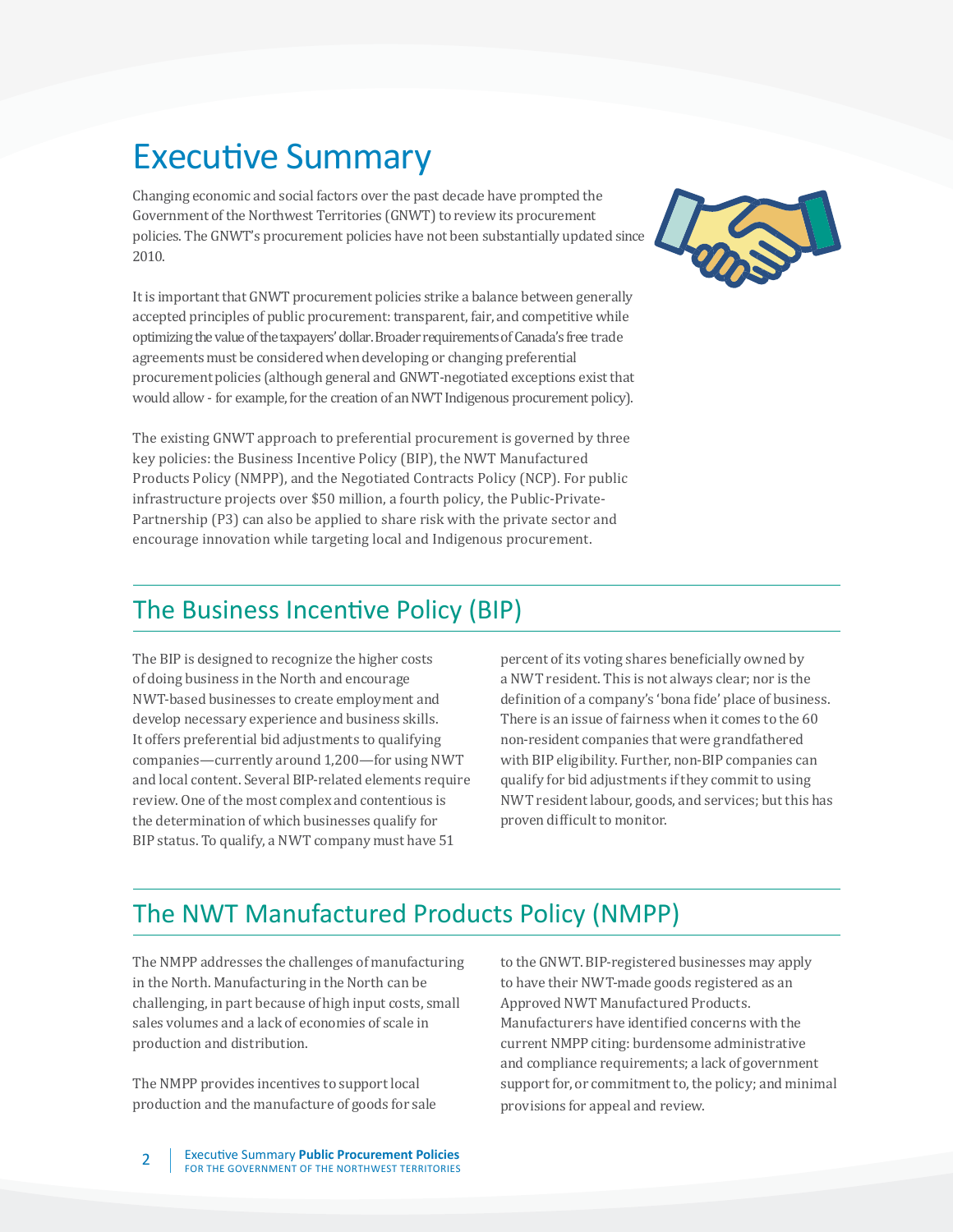### The Negotiated Contracts Policy (NCP)

The NCP allows GNWT to directly negotiate and award contracts in cases where benefits wouldn't be fully realized through a competitive contracting process - or to comply with the Canadian Free Trade Agreement. The negotiation and awarding of contracts under the NCP must be authorized by the GNWT's Executive Council. Most negotiated contracts support Indigenous businesses.

The potential benefits of preferential Indigenous procurement, together with the GNWT's commitment and obligations to support Indigenous governments,

necessitates that an Indigenous procurement policy be strongly considered. Business and employment opportunities generated by growth in local and NWT Indigenous corporations and companies will benefit the broader economy.

Through its procurement review process, with expert advice, and in consultation with Indigenous governments, the GNWT is proposing the creation of an Indigenous procurement policy. Several models exist across Canada which can be considered or adapted for use in the NWT.

#### The Pubic Private Partnership (P3)

The P3 policy allows for partnership agreements with the private sector to develop public infrastructure and provide services as an alternative to traditional forms of procurement. The policy applies where costs exceed \$50 million, where an appropriate transfer of risk exists between the GNWT and the private sector, the agreement includes an operating period, and the business case shows a clear net benefit over a traditional procurement approach.

A primary criticism of P3s has been that they often result in relatively little benefit to the NWT in terms of local business opportunities, employment, and training. Through this procurement review process, the GNWT will continue to consider additional opportunities to enhance local benefits. Going deeper, it leads to an important consideration: whether P3s should continue to be an option.

The impacts and processes of government procurement are far reaching and need to be well understood by GNWT employees involved in procurement, the business community, and the public. The GNWT holds numerous workshops on its procurement policies and processes but feedback shows that they need to be more effective. The government's review will also address the transparency of its procurement expenditures. The GNWT publishes an annual, publically-available listing of contracts over \$10,000. It's a comprehensive spreadsheet but lacks summary information that would support meaningful analysis. The GNWT has committed to improvements in this area.

To facilitate and guide its review process, the GNWT has engaged an NWT facilitator and Indigenous business representative, in addition to external expertise, to review: its current policies and consider policies from other jurisdictions; coordinate input from stakeholders through wide-ranging and open public discussion; and provide an independent report including recommendations for action.

While the GNWT mandate commits to the completion of this review in 2022, the Departments of Industry, Tourism and Investment and Finance intend to complete this review by summer.